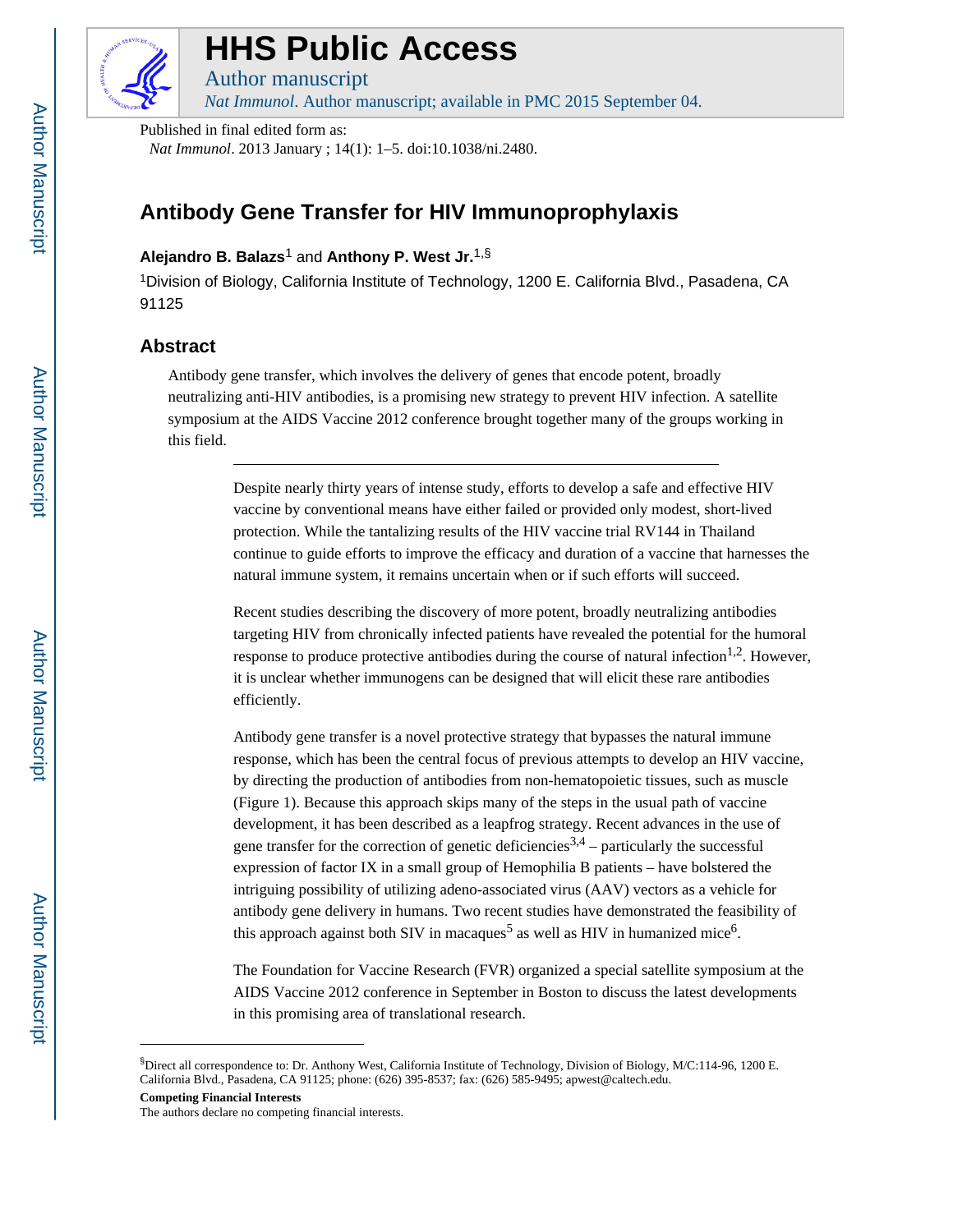#### **AAV-Mediated Delivery of Broadly Neutralizing Antibodies**

To provide a framework for the session, Phil Johnson (Children's Hospital of Philadelphia) delivered a comprehensive introduction to the biology and history of adeno-associated virus (AAV) vectors. A member of the parvoviridae family, AAV is a ubiquitous commensal virus in humans that has never been associated with any disease. It consists of a protein capsid shell that surrounds a single-strand of genomic DNA that encodes just two viral genes (Rep and Cap), flanked on either side by inverted-terminal repeat sequences (ITRs). These ITRs form unique hairpin structures that, in conjunction with Rep and Cap, mediate both DNA replication and packaging during virus production. Natural AAV propagation is entirely dependent upon co-infection with adenovirus to deliver necessary helper factors in *trans*. To produce AAV vectors for immunoprophylaxis, a desired antibody transgene is inserted between two ITR sequences and can be packaged into viral particles by cotransfection with plasmid expressing the desired Rep and Cap genes as well as a separate plasmid to provide adenoviral helper functions. The serotype of the AAV vector produced is the result of the capsid gene, which impacts both the cellular tropism of the vector as well as biological properties such as intracellular trafficking. AAV serotypes 1 and 8 have both been found to efficiently infect muscle tissues to form episomal head-to-tail concatamers of their genome in the nucleus, which result in very long-lived, high-level gene expression in animals models and have demonstrated excellent safety and tolerability in previous human trials. Presenting follow-up data from his 2009 study of anti-SIV immunoadhesins-based protection of macaques given  $AAVI$  in macaques<sup>5</sup>, Johnson showed that animals expressing the 4L6 immunoadhesin have sustained circulating concentrations of approximately 20µg/mL of protein for the past five years with no adverse health effects following the four intramuscular injections given at the initiation of the study. These results are consistent with previous AAV studies in macaques that demonstrated stable erythropoietin expression for over 6 years<sup>7</sup> and raise the hope that similar longevity of immunoprophylaxis might be achieved in human patients.

#### **Animal models of Immunoprophylaxis**

Following the first descriptions of broadly neutralizing antibodies 2F5, 4E10, b12 and 2G12, a number of passive transfer studies were undertaken to determine their efficacy in preventing infection with SIV-HIV-1 hybrid virus (SHIV) in macaques. Since this time, newer neutralizing antibodies have been described with considerably higher potency *in vitro*, raising the possibility that lower *in vivo* concentrations might be sufficient to provide protection. Dennis Burton (Scripps) confirmed this possibility during the session by presenting early results of experiments in which PGT121 exhibited remarkable protection in macaques. Animals given 5mg/kg, 1mg/kg or 0.2mg/kg doses of PGT121 exhibited approximately 100µg/mL, 15µg/mL or 2µg/mL of antibody in circulation one day after administration and just prior to intravaginal challenge with  $300$  TCID<sub>50</sub> of SHIV162<sub>P3</sub>. At the vaginal surface, PGT121 was detected at 0.9µg/mL and 0.2µg/mL respectively in animals receiving 5mg/kg and 1mg/kg doses and was undetectable in animals that received 0.2mg/kg. Following challenge, animals in the 5mg/kg and 1mg/kg groups remained uninfected, while 3/5 of animals receiving 0.2mg/kg PGT121 were protected from challenge, despite a lack of detectable antibody at the vaginal surface. These results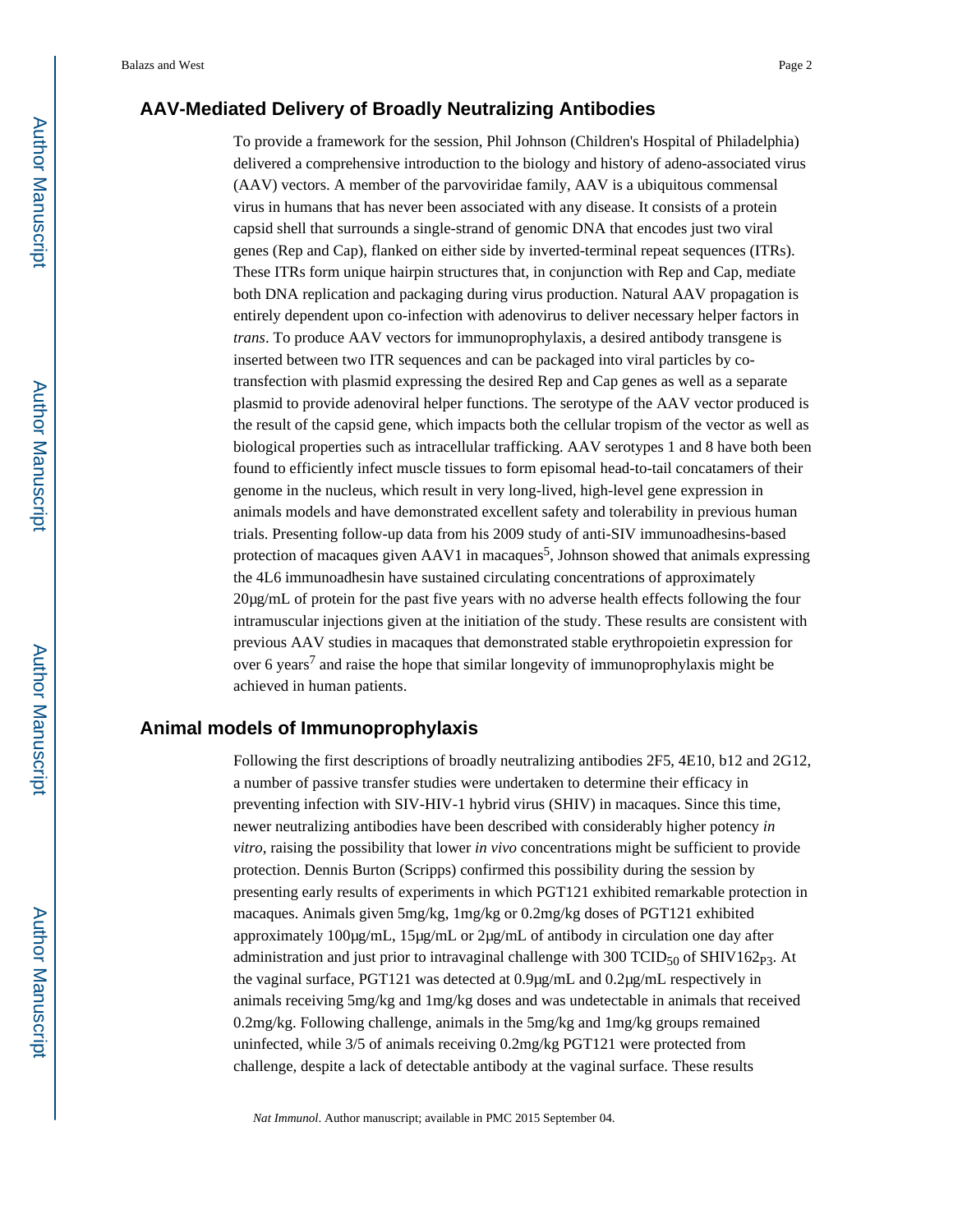Balazs and West Page 3

represent an improvement over original studies of b12 in which 25mg/kg protected 8/9 animals from a similar challenge<sup>8</sup>.

Human-to-human mucosal transmission of HIV requires the virus to mobilize across significant host barriers, resulting in only one or a handful of viruses initiating most infections9,10. Substantial effort has been directed towards understanding the unique characteristics of such transmitted founder strains of HIV that have succeeded in this process<sup>11</sup>. While enhanced resistance to neutralizing antibodies has not been observed for these strains10,11, it was unclear whether infection by such strains *in vivo* would exhibit neutralization resistance. In follow up work to his earlier study demonstrating robust protection of humanized mice against the CXCR4-tropic NL4-3 strain of HIV by vectored immunoprophylaxis (VIP)<sup>6</sup>, David Baltimore (California Institute of Technology) presented results in which humanized mice given VIP expressing b12 or VRC01 antibodies were challenged with a transmitted founder strain, REJO.c. In this experiment, significant protection against REJO.c infection was seen in mice expressing VRC01, but not b12, consistent with results obtained *in vitro* for these antibody/strain combinations. These results suggest that transmitted founder strains may not necessarily be more difficult to neutralize than non-founder strains *in vivo*, lending further support to translation of VIP in humans.

As most transmission of HIV occurs across mucosal surfaces, there has been substantial effort to model this process in macaques and more recently, humanized BLT mice<sup>12,13</sup>. In addition, recent macaque studies have implemented low-dose repetitive challenge to better simulate low-probability HIV transmission in humans<sup>14</sup>. During the session, Baltimore presented data utilizing a novel, modified humanized BLT mouse model incorporating repetitive low-dose intravaginal challenge with either the CCR5-tropic laboratory strain JR-CSF, or the transmitted founder strain REJO.c. Using this model, he demonstrated that BLT mice given VIP expressing VRC01 or a more potent VRC01-like antibody (VRC07G54W) were highly resistant to intravaginal HIV challenge. Challenge of mice expressing VRC01 or VRC07G54W resulted in 5/8 or 12/12 animals exhibiting undetectable viral load respectively, despite at least 15 exposures to virus. Interestingly, he observed limited CD4 cell depletion in the peripheral blood, but substantial CD4-cell depletion in mucosal tissues of control animals analogous to observations in recently infected human patients<sup>15</sup>. Viral load assayed throughout the experiment by qPCR revealed that control mice were infected within six challenges with JR-CSF while the two mice expressing VRC01 that became infected did so only at very late time points, suggesting that VRC01 expression provided substantial protection from mucosal transmission. More strikingly, all of the mice expressing VRC07G54W were protected against as many as 20 consecutive weekly challenges with the REJO.c transmitted molecular founder strain and showed no signs of viral load by a commercial viral load assay sensitive to 200 copies/mL.

#### **Challenges for Prophylactic Proteins**

Multiple studies have described the potential for proteins with different antibody-based architectures to neutralize HIV. Among these architectures, immunoadhesins, consisting of the fusion of a single-chain Fv to an IgG Fc domain, have demonstrated potent activity in a macaque SIV-challenge model<sup>5</sup>. This architecture has the advantage of a single, compact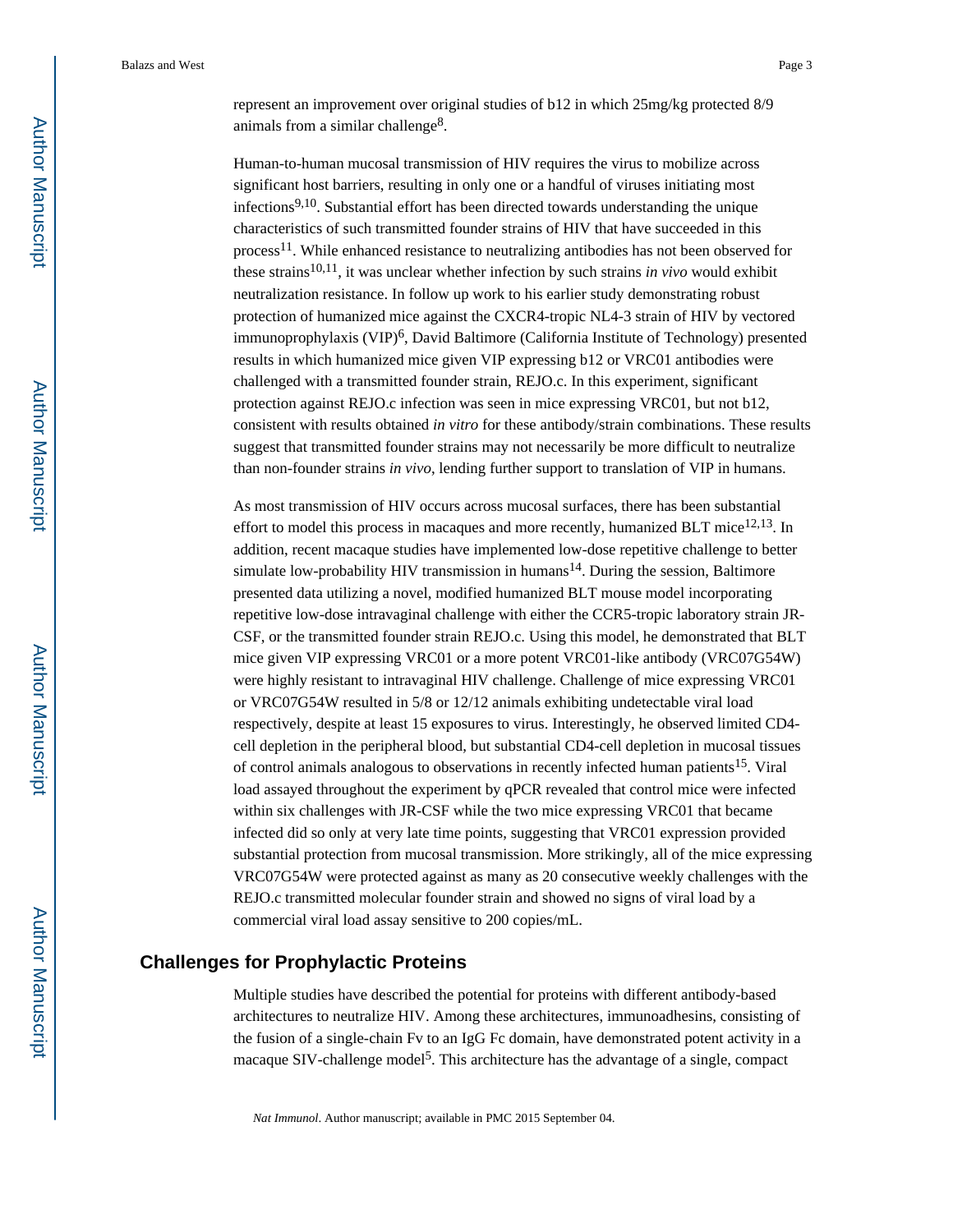Balazs and West Page 4

coding region that enables it to be delivered by self-complementary AAV vectors, which have limited carrying capacity<sup>5</sup>. However, recent studies have reported that conversion of full-length antibodies into immunoadhesins can negatively impact neutralization potency<sup>16</sup>. Phil Johnson presented results comparing an immunoadhesin form of PG9 to the native IgG architecture in which he found that the immunoadhesin exhibited 10 fold reduced neutralization potency. As a result of this, Johnson suggested that natural antibody architectures might be preferred for further clinical development.

The PG9 antibody recognizes a V2/V3 epitope on the HIV envelope trimer and its activity is highly dependent on the presence of specific glycans<sup>17</sup>. The original description of this family of antibodies noted that for certain viral strains, complete neutralization activity was not observed, regardless of antibody concentration<sup>1</sup>. This was subsequently ascribed, at least in part, to glycan heterogeneity of the Env spike. To determine the extent of this behavior, Burton presented data from experiments testing a variety of antibodies against large virus panels. He concluded that the behavior, which was limited, was most apparent for PG9-like and MPER antibodies but was relatively rare for many PGT antibodies recognizing glycans as well as CD4 binding site antibodies. Ultimately, the significance of viral glycan heterogeneity for the antibody gene transfer approach is uncertain, but it probably should be factored into the choice of selecting antibody combinations for prophylaxis.

#### **Improved Antibodies**

Prior to the latest patient-derived bNAbs that reinvigorated the field, soluble bi- or tetravalent forms of CD4 were among the most potent protein-based anti-HIV reagents. Michael Farzan (Harvard University) presented studies on the fusion of such a reagent with a coreceptor mimetic peptide. HIV-1 co-receptors (CCR5 and CXCR4) share amino-terminal domains that include sulfotyrosines, which bind to a conserved site on gp120. The heavychain CDR3 regions of several antibodies targeting the co-receptor binding site of gp120 also include sulfotyrosines, and sulfopeptides based on these CDR3 regions can bind gp120 and neutralize HIV-1. A fusion of one such peptide with the CD4-Ig, dubbed "eCD4-Ig", was at least as potent as the current generation of anti-HIV Abs and neutralized not only all neutralization resistant (all Tier 2 and 3) HIV-1 strains, but also both HIV-2 and SIV isolates. Additionally, it significantly outperformed CD4-Ig and IgGb12 in an assay of antibody-dependent cell-mediated cytotoxicity (ADCC).

The dramatic breadth of eCD4-Ig presumably relates to its narrow targeting of HIV's conserved receptor and co-receptor binding sites, in contrast to antibodies, which generally rely on contacts with less conserved regions of Env. In the context of AAV-based gene delivery, eCD4-Ig is small enough to be delivered by self-complementary AAV vectors. Macaque studies are now being undertaken to determine the utility of eCD4-Ig in prophylactic and therapeutic contexts.

Pamela Bjorkman (California Institute of Technology) presented studies using structurebased design to improve the potency of CD4 binding site antibodies, as well as to overcome common escape mutations the virus acquires to evade these antibodies. Antibody NIH45-46, a more potent variant of VRC01, contains an insertion that contacts the inner domain of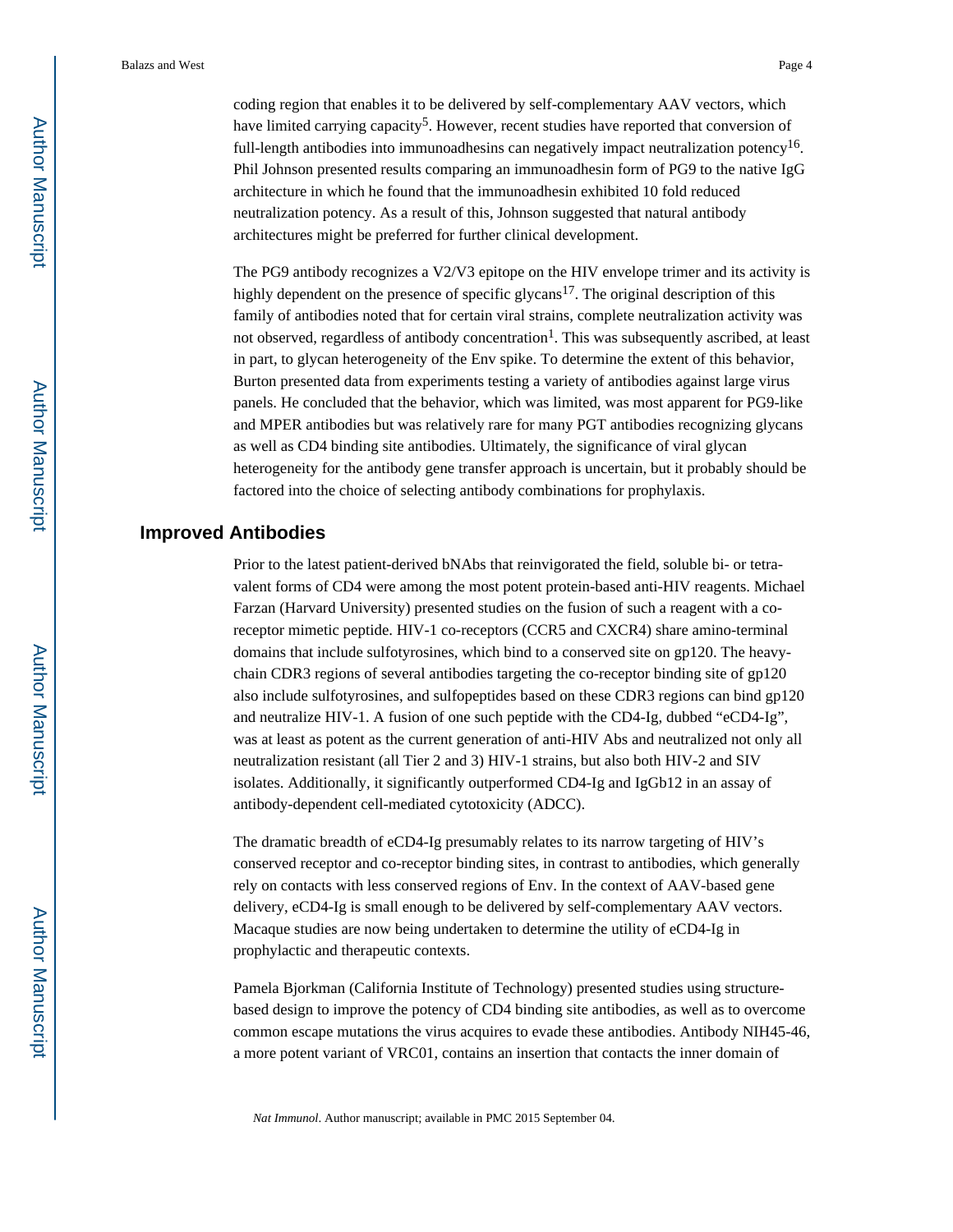gp120 and contributes to its greater activity compared to VRC01. Noticing that both NIH45-46 and VRC01 failed to fill a conserved hydrophobic pocket on gp120 that is filled by Phe43 of CD4, a mutant of NIH45-46 that substituted a Glycine for Tryptophan at position 54 was designed and found to be about 10-fold more potent than the parent antibody against a cross-clade panel of difficult to neutralize viruses $^{18}$ .

Highly potent VRC01-like antibodies, which have been isolated from at least 5 individuals, derive from the same germline gene,  $V_H$ 1-2\*02. Bjorkman described key shared features of these antibodies, including a short CDR L3 loop and characteristic heavy chain residues (Trp50, Asn58, Arg71, and Trp100B). These residues are critical for initial binding of the  $V_H$ 1-2\*02 germline to its HIV-1 target and explain the restricted  $V_H$  gene segment usage of this class of antibodies<sup>19</sup>. The lack of genes with these features in laboratory animals suggests that attempts to test vaccines designed to induce these antibodies may need to be performed in mice with human antibodies genes.

Viruses resistant to VRC01-like antibodies often have mutations at sites contacted by characteristic residues. This observation was used to design antibody variants that could neutralize such viruses. One such antibody, 45–46m2, neutralizes 96% of HIV strains in a cross-clade panel and neutralizes a set of viral isolates resistant to all other known bNAbs<sup>20</sup>. A second mutant, 45–46m7, designed to thwart resistance from NIH45-46<sup>G54W</sup>, restores neutralization of consensus escape mutants, thus effectively targeting a common route of HIV escape. Bjorkman emphasized that finding a few well-chosen substitutions capable of dramatically improving natural bNAbs demonstrates that such antibodies are not necessarily optimal as isolated, raising the possibility of continued improvements using structure-based design methods. In addition, raising the percent of viral isolates neutralized from ~90% (VRC01 and related antibodies) to 96% suggests achieving nearly100% breadth may be possible.

#### **Antibodies as a Treatment?**

Although the meeting primarily dealt with the potential of antibody gene delivery to prevent HIV-1 infection, Michel Nussenzweig (The Rockefeller University) presented studies exploring the possibility that antibodies might also be used to treat established infections<sup>21</sup>. Anti-retroviral therapy has been a resounding success, but daily dosing, side effects, and resistance to antiretroviral drugs suggest that alternatives should be investigated.

Earlier studies demonstrated that the first generation of bNAbs (b12, 2G12, 4E10 and 2F5) were of limited efficacy as therapeutics in humans or in humanized mice because escape variants emerged within a short period of time. To examine the potential of more potent antibodies to function as therapeutic agents, the Nussenzweig laboratory made use of humanized-mice engrafted with hematopoietic stem cells and then infected with a CCR5 tropic HIV- $1_{\text{YU2}}^{22}$ .

Groups of mice were treated with either a single antibody (among five different bNAbs) or combinations of three or five antibodies. Antibodies targeting several different epitopes were utilized: NIH45-46<sup>G54W</sup>, PG16, PGT128, 10-1074 (a more potent variant of PGT121), and 3BC176, which recognizes a conformational, but yet to be defined epitope.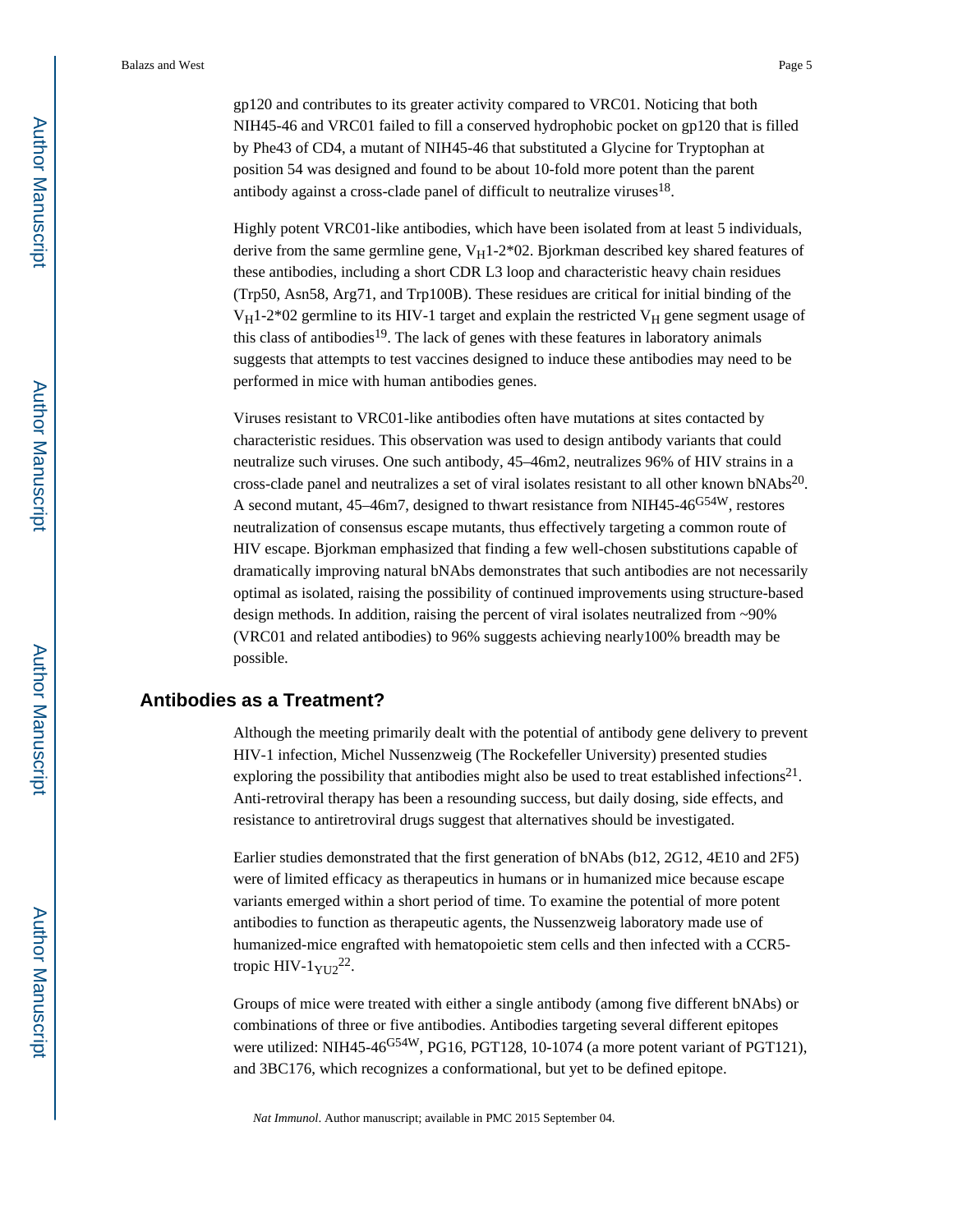Nussenzweig reported that as in previous studies, HIV-1 escaped rapidly from treatment with a single antibody for all of the antibodies tested. However the viruses that escaped showed a limited number of genetic alterations in sites targeted directly by the antibodies. Moreover, combinations of five broadly neutralizing antibodies (bNAbs) were found to effectively control HIV-1 infection and suppress viral load to levels below detection during the entire therapy period of up to 60 days. In contrast to antiretroviral therapy  $(ART)^{23-25}$ , the longer half-life of antibodies led to viremic control for an average of 60 days after cessation of therapy. Nussenzweig concluded that combinations of potent monoclonal antibodies can effectively control HIV-1 replication in humanized mice, and he suggested that they should be re-examined as a therapeutic modality in HIV-1-infected individuals.

#### **Prospects for Human Trials**

In light of the encouraging results being reported by multiple groups in animal models of HIV transmission, there is substantial interest in accelerating translation of these findings to both humans as well as animals through clinical trials (Box 1). However, this promising approach carries with it a number of unique challenges that must be addressed before proof of principle can be achieved in humans. Given the seemingly permanent nature of AAV transduction in animal models, there are heightened concerns surrounding the choice of antibody transgene for immunoprophylaxis. Several groups have reported natural poly- or auto-reactivity of some of the broadly neutralizing antibodies, and certain improvements in potency via structure-based design have resulted in enhanced auto-reactivity. Though polyreactivity is not an uncommon feature of natural anti-HIV antibodies<sup>26</sup>, there are concerns regarding off-target toxicity and effect on antibody half-life. To address these concerns, evaluation of antibody proteins in humans by passive transfer to confirm safety and activity prior to delivery by viral vectors may be warranted. Despite such testing, the possibility of rare adverse events may spur the development of immunoprophylaxis vectors capable of regulating, or eliminating antibody expression in such cases. Ultimately, adverse events may be minimized as a result of improvements in antibody potency, which substantially reduce the serum concentrations necessary to achieve sterilizing protection in animals. Potency improvements would have the added benefit of reducing the potential costs of VIP by enabling lower vector doses to be administered to patients.

Two separate Phase I trials are currently under development involving AAV for the expression of antibody from muscle tissues. Phil Johnson, who is leading one of these trials has completed discussions with the FDA to conduct a trial of AAV1 expressing PG9 antibody from muscle in high risk, seronegative patients. Clinical grade manufacturing of this vector has been completed and the trial is expected to commence in the near future. David Baltimore, in partnership with the Vaccine Research Center at the NIH, is planning a separate trial of AAV8 expressing a CD4 binding site antibody from muscle in infected patients receiving treatment with antiretroviral drugs. During the session he revealed that efforts are currently underway to identify manufacturing capacity for vector production and to finalize the design of the trial.

In spite of the challenges, a successful demonstration of gene transfer-based immunoprophylaxis could alter the landscape of vaccine development and provide a new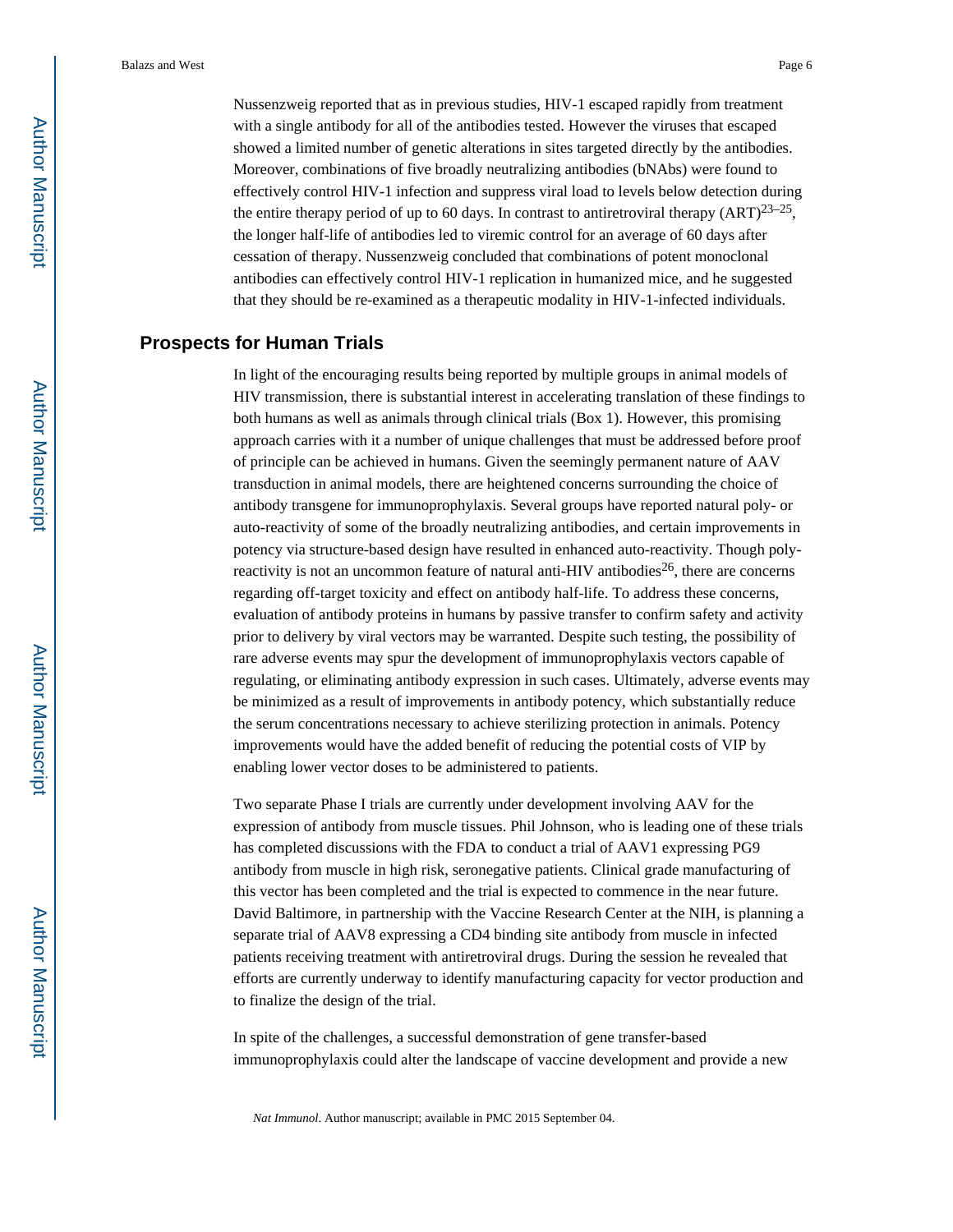pathway for tackling challenging vaccine targets like Hepatitis C, pandemic Influenza and Malaria. The ever-expanding universe of antibodies targeting not only infectious diseases, but also aberrant forms of endogenous proteins may lead to the development of entirely new prophylactic and therapeutic interventions that could have a major impact on protecting patients from disease.

#### **Acknowledgments**

The authors wish to thank the session presenters for allowing the description of their unpublished work and Peter Hale for helpful discussions. We also thank S.A. Plotkin and B.H. Hahn for organizing the scientific program and the Foundation for Vaccine Research for sponsoring the symposium.

The Foundation wishes to acknowledge and thank the Wellcome Trust for their generous support, as well as the International AIDS Vaccine Initiative (IAVI).

#### **References**

- 1. Walker LM, et al. Broad and potent neutralizing antibodies from an African donor reveal a new HIV-1 vaccine target. Science. 2009; 326:285–289. [PubMed: 19729618]
- 2. Wu X, et al. Rational design of envelope identifies broadly neutralizing human monoclonal antibodies to HIV-1. Science. 2010; 329:856–861. [PubMed: 20616233]
- 3. Nathwani AC, et al. Adenovirus-Associated Virus Vector–Mediated Gene Transfer in Hemophilia B. N Engl J Med. 2011 111210080018000.
- 4. Maguire AM, et al. Age-dependent effects of RPE65 gene therapy for Leber's congenital amaurosis: a phase 1 dose-escalation trial. Lancet. 2009; 374:1597–1605. [PubMed: 19854499]
- 5. Johnson PR, et al. Vector-mediated gene transfer engenders long-lived neutralizing activity and protection against SIV infection in monkeys. Nature Medicine. 2009; 15:901–906.
- 6. Balazs AB, et al. Antibody-based protection against HIV infection by vectored immunoprophylaxis. Nature. 2011
- 7. Rivera VM, et al. Long-term pharmacologically regulated expression of erythropoietin in primates following AAV-mediated gene transfer. Blood. 2005; 105:1424–1430. [PubMed: 15507527]
- 8. Hessell AJ, et al. Fc receptor but not complement binding is important in antibody protection against HIV. Nature. 2007; 449:101–104. [PubMed: 17805298]
- 9. Salazar-Gonzalez JF, et al. Deciphering human immunodeficiency virus type 1 transmission and early envelope diversification by single-genome amplification and sequencing. Journal of Virology. 2008; 82:3952–3970. [PubMed: 18256145]
- 10. Keele BF, et al. Identification and characterization of transmitted and early founder virus envelopes in primary HIV-1 infection. Proc Natl Acad Sci USA. 2008; 105:7552–7557. [PubMed: 18490657]
- 11. Wilen CB, et al. Phenotypic and immunologic comparison of clade B transmitted/founder and chronic HIV-1 envelope glycoproteins. Journal of Virology. 2011; 85:8514–8527. [PubMed: 21715507]
- 12. Sun Z, et al. Intrarectal transmission, systemic infection, and CD4+ T cell depletion in humanized mice infected with HIV-1. J Exp Med. 2007; 204:705–714. [PubMed: 17389241]
- 13. Denton PW, et al. Antiretroviral pre-exposure prophylaxis prevents vaginal transmission of HIV-1 in humanized BLT mice. PLoS Med. 2008; 5:e16. [PubMed: 18198941]
- 14. McDermott AB, et al. Repeated low-dose mucosal simian immunodeficiency virus SIVmac239 challenge results in the same viral and immunological kinetics as high-dose challenge: a model for the evaluation of vaccine efficacy in nonhuman primates. Journal of Virology. 2004; 78:3140– 3144. [PubMed: 14990733]
- 15. Guadalupe M, et al. Severe CD4+ T-cell depletion in gut lymphoid tissue during primary human immunodeficiency virus type 1 infection and substantial delay in restoration following highly active antiretroviral therapy. Journal of Virology. 2003; 77:11708–11717. [PubMed: 14557656]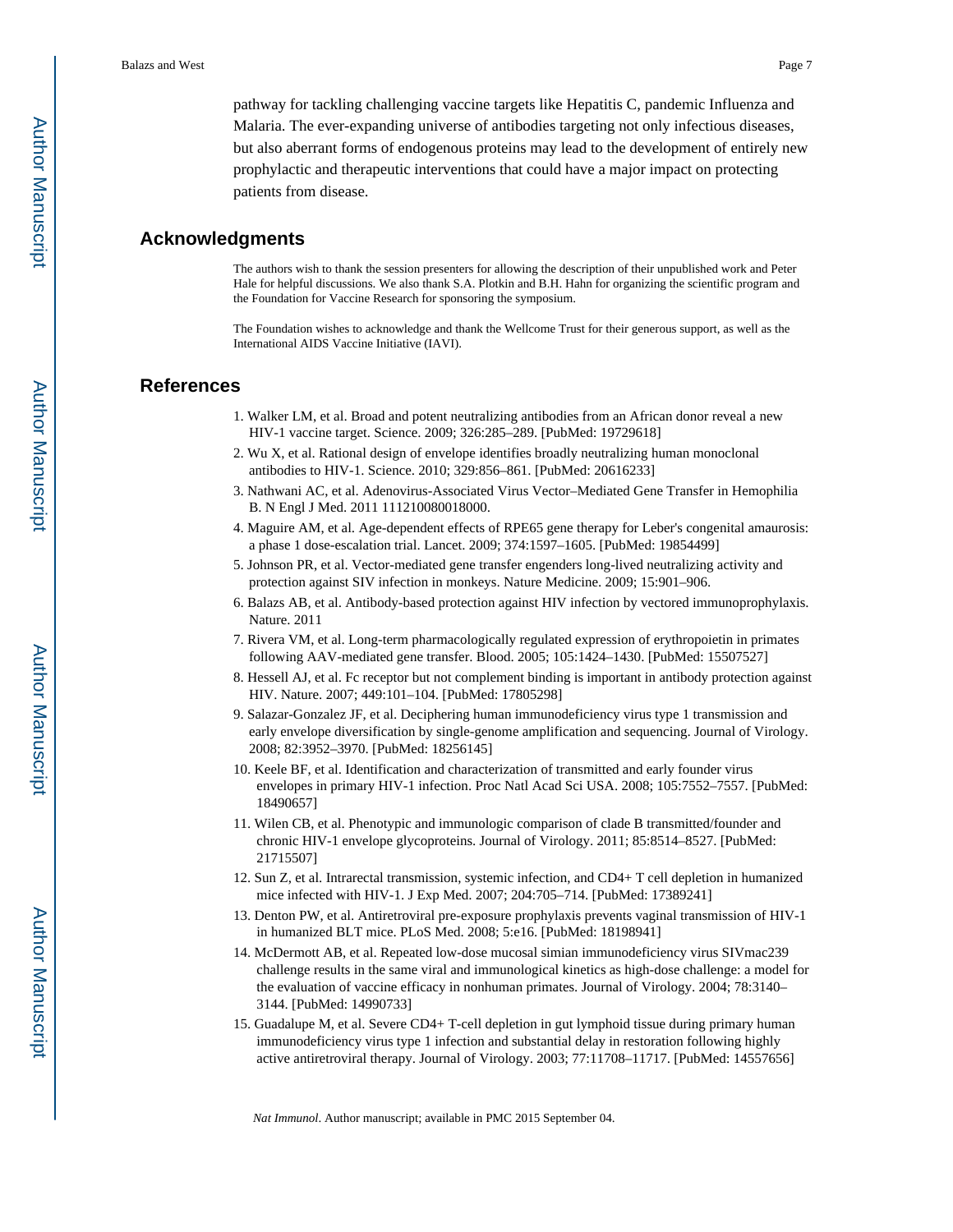- 16. West AP, Galimidi RP, Gnanapragasam PNP, bjorkman PJ. Single-chain Fv-based anti-HIV proteins: potential and limitations. Journal of Virology. 2012; 86:195–202. [PubMed: 22013046]
- 17. Doores KJ, Burton DR. Variable loop glycan dependency of the broad and potent HIV-1 neutralizing antibodies PG9 and PG16. Journal of Virology. 2010; 84:10510–10521. [PubMed: 20686044]
- 18. Diskin R, et al. Increasing the Potency and Breadth of an HIV Antibody by Using Structure-Based Rational Design. Science. 2011
- 19. West AP, Diskin R, Nussenzweig MC, bjorkman PJ. Structural basis for germ-line gene usage of a potent class of antibodies targeting the CD4-binding site of HIV-1 gp120. Proc Natl Acad Sci USA. 2012; 109:E2083–E2090. [PubMed: 22745174]
- 20. Sather DN, et al. Broadly neutralizing antibodies developed by an HIV+ elite neutralizer exact replication fitness cost to the contemporaneous virus. Journal of Virology. 2012
- 21. Klein F, et al. HIV therapy by a combination of broadly neutralizing antibodies in humanized mice. Nature. 2012
- 22. Baenziger S, et al. Disseminated and sustained HIV infection in CD34+ cord blood celltransplanted Rag2−/−gamma c−/− mice. Proc Natl Acad Sci USA. 2006; 103:15951–15956. [PubMed: 17038503]
- 23. Choudhary SK, et al. Suppression of human immunodeficiency virus type 1 (HIV-1) viremia with reverse transcriptase and integrase inhibitors, CD4+ T-cell recovery, and viral rebound upon interruption of therapy in a new model for HIV treatment in the humanized Rag2−/−{gamma}c−/− mouse. Journal of Virology. 2009; 83:8254–8258. [PubMed: 19494021]
- 24. Nischang M, et al. Humanized mice recapitulate key features of HIV-1 infection: a novel concept using long-acting anti-retroviral drugs for treating HIV-1. PLoS ONE. 2012; 7:e38853. [PubMed: 22719966]
- 25. Denton PW, et al. Generation of HIV Latency in Humanized BLT Mice. Journal of Virology. 2012; 86:630–634. [PubMed: 22013053]
- 26. Mouquet H, et al. Polyreactivity increases the apparent affinity of anti-HIV antibodies by heteroligation. Nature. 2010; 467:591–595. [PubMed: 20882016]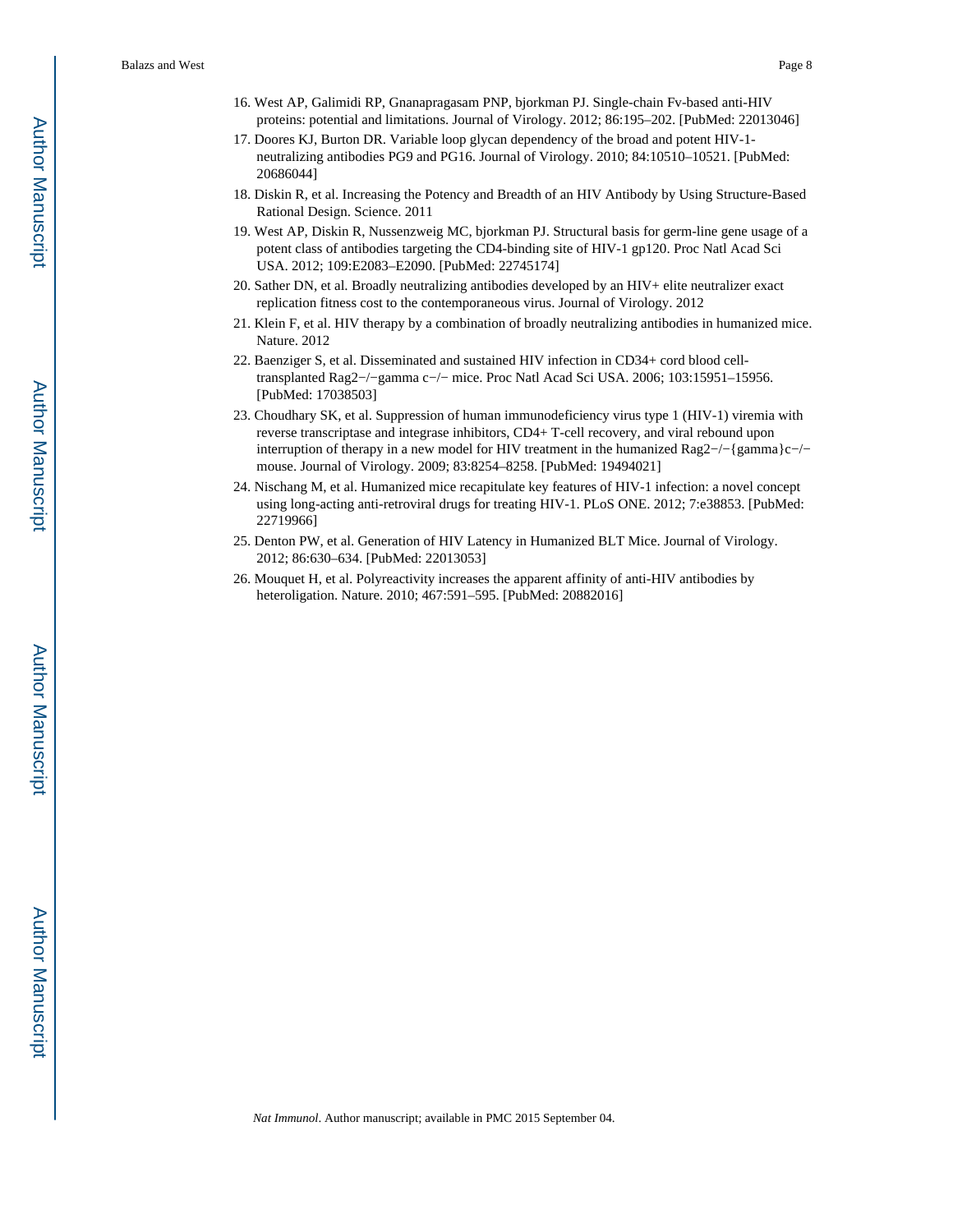#### **An AIDS Vaccine for Wild Chimpanzees?**

Beatrice Hahn (Univ. of Pennsylvania) described the negative impact that simian immunodeficiency virus (SIVcpz) has on wild chimpanzee populations. Although some SIV strains do not cause pathology in their natural hosts, Hahn presented evidence that chimpanzees infected with SIVcpz have a 10 to 16 fold increased risk of death, and can develop pathology similar to end-stage AIDS. In wild chimpanzee populations already jeopardized by habitat loss and poaching, SIVcpz could pose a serious additional threat. Indeed, one chimpanzee community in Gombe National Park, Tanzania, where SIVcpz prevalence has consistently been over 40%, has suffered dramatic population decline over the past four decades. Accompanying the loss of wild populations, such as those in Gombe, will be the loss of decades of behavioral and other research performed at these unique sites.

HIV infection can be controlled by anti-retroviral therapy; however, treating wild chimpanzees with daily medication is infeasible. While there is no effective SIV vaccine, AAV-mediated antibody gene transfer offers a potential approach. This method might be practical for wild chimpanzees because a single dose of AAV administered by dart could potentially be sufficient to induce long-lasting antibody expression. The success of VIP could be monitored non-invasively, with fecal screening for secreted antibodies and by testing for new SIVcpz infections.

AAV-mediated gene delivery to control SIVcpz infection would require highly potent and broadly neutralizing anti-SIVcpz reagents. To identify such reagents, Hahn and colleagues utilized a panel of 11 SIVcpz infectious molecular clones (IMCs), 1 SIVgor IMC, and 3 HIV-1 control IMCs to test for antibody neutralization. They screened nearly 50 monoclonal antibodies known to broadly and potently neutralize HIV-1. Generally, these antibodies had little neutralizing activity on the SIVcpz IMC panel. The only effective neutralizers were CD4 D1–D2-containing reagents, the best of which included a fused sulfopeptide as described in the presentation by Farzan. These reagents may be considered for an antibody-mediated vaccine for wild chimpanzees that could protect certain endangered populations from simian AIDS, and the outcome of VIP in chimpanzees may also inform human studies.